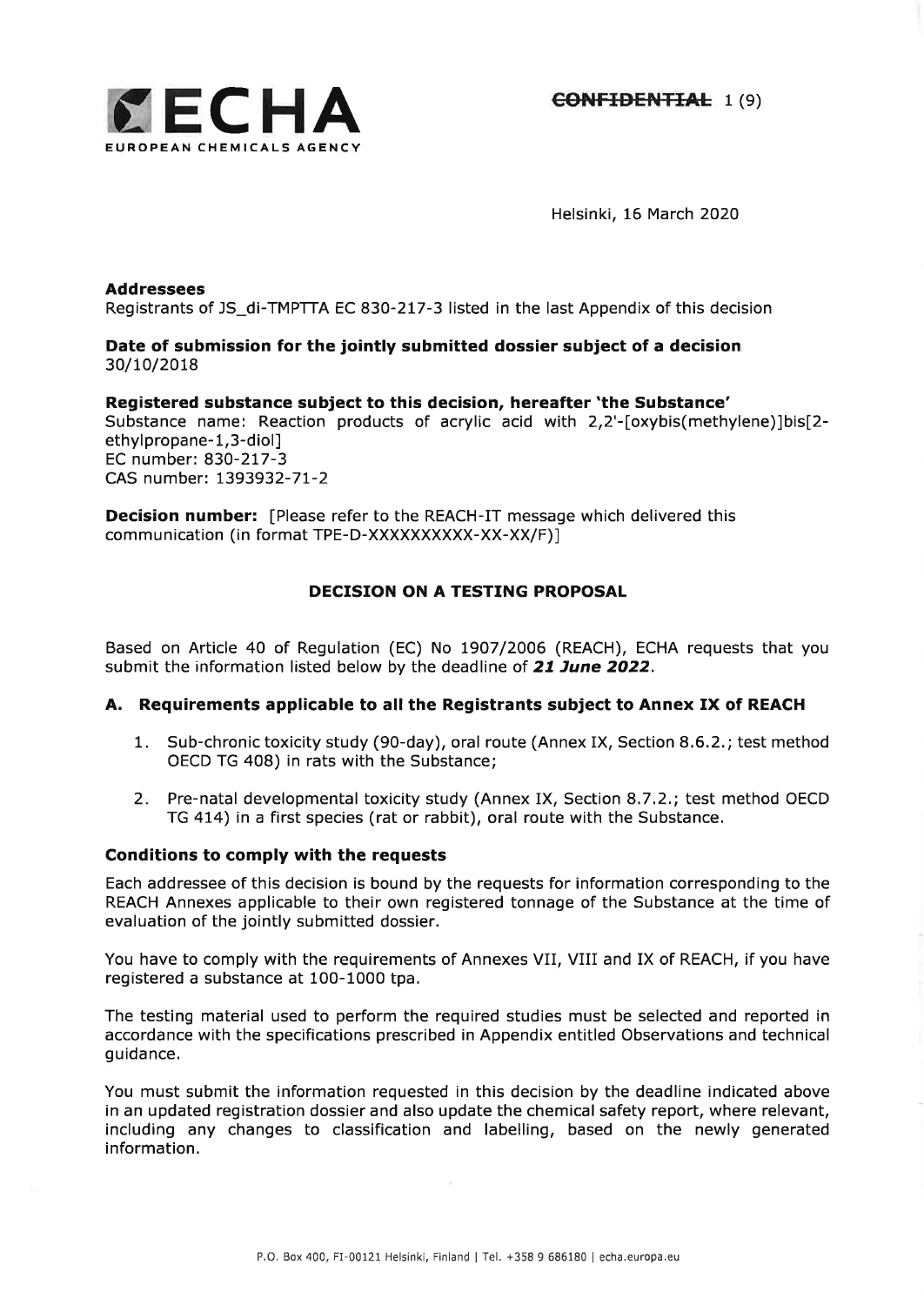

# Appeal

This decision can be appealed to the Board of Appeal of ECHA within three months of its notification, An appeal, together with the grounds thereof, has to be submitted to ECHA in writing. An appeal has suspensive effect and is subject to a fee. Further details are described under: http://echa.europa.eu/regulations/appeals.

Approved<sup>1</sup> under the authority of Christel Schilliger-Musset, Director of Hazard Assessment

 $1$  As this is an electronic document, it is not physically signed. This communication has been approved according to ECHA's internal decision-approval process.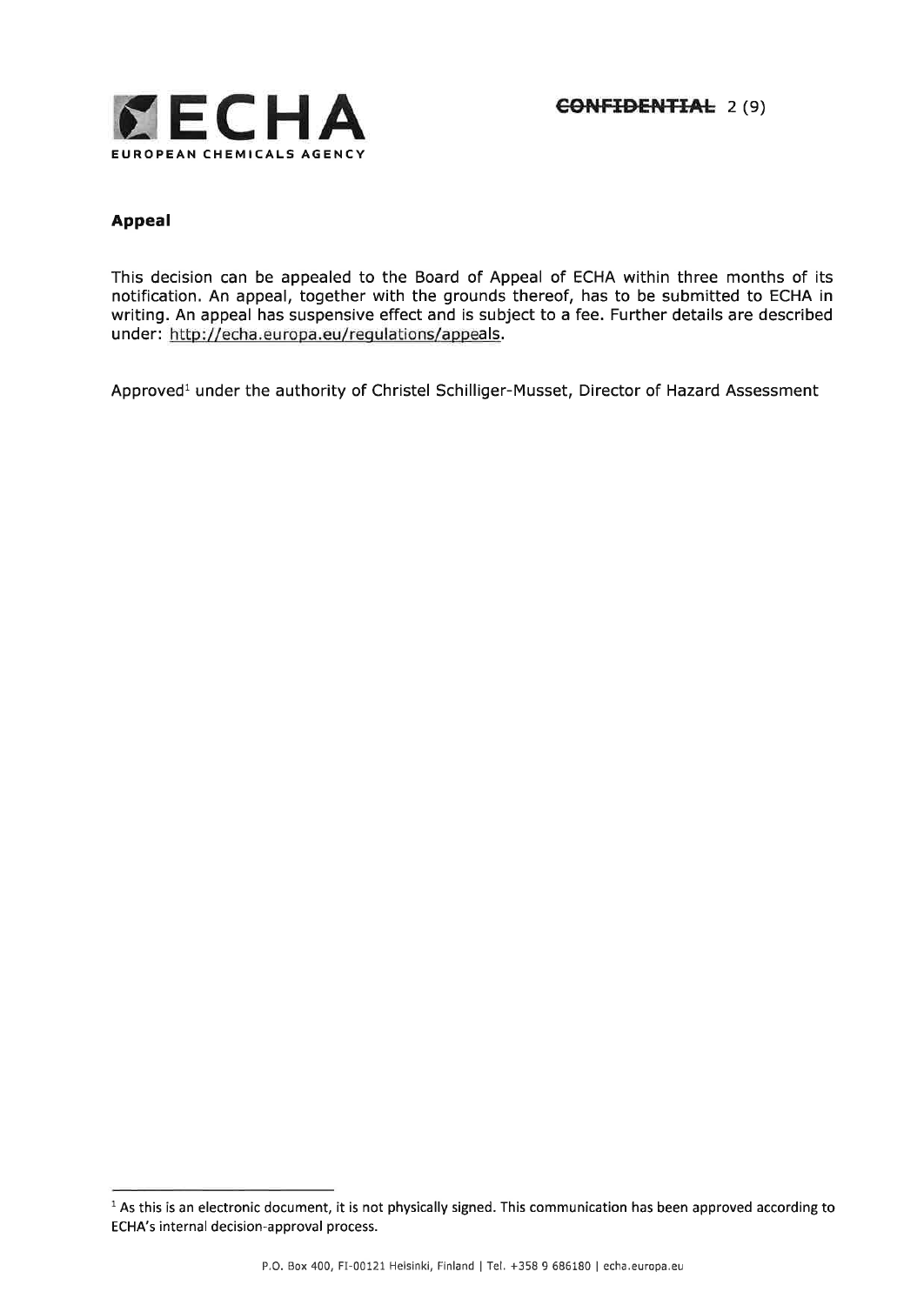

## Appendix A: Reasons for the requirements applicable to all the Registrants subject to Annex IX of REACH

This decision is based on the examination of the testing proposals you submitted.

# 1. Sub-chronic toxicity study (9o-day), oral route (Annex IX, Section 8.5.2.)

A sub-chronic toxicity study (90 day) is a standard information requirement in Annex IX, Section 8.6.2. to REACH.

You have submitted a testing proposal for a sub-chronic toxicity study (90 day) in rats by the oral route according to OECD TG 408 with the Substance.

ECHA requested your considerations for alternative methods to fulfil the information requirement for Sub-chronic toxicity (90-day): oral. ECHA notes that you provided your considerations concluding that there were no alternative methods which could be used to adapt the information requirement(s) for which testing is proposed. ECHA has taken these considerations into account.

As the dossier does not contain currently any sub-chronic toxicity study, ECHA considers that the proposed study is appropriate to fulfil the information requirement of Annex IX, Section 8.6.2. of the REACH Regulation.

You proposed testing by the oral route. Based on the information provided in the technical dossier and/or in the chemical safety report, ECHA agrees that the oral route - which is the preferred one as indicated in ECHA Guidance on information requirements and chemical safety assessment (version 6.0, July 2017) Chapter R.7a, Section R.7.5.4.3 - is the most appropriate route of administration. More specifically, the Substance is a liquid of very low vapour pressure and no uses with spray application are reported that could potentially lead to aerosols of inhalable size. Hence, the test must be performed by the oral route using the test method OECD TG 408.

You proposed testing in rats. ECHA agrees with your proposal

According to Article 40(3)(a) of the REACH Regulation, you are requested to carry out the proposed test with the Substance.

# 2. Pre-natal developmental toxicity study (Annex IX, Section 8.7.2.) in a first species

A pre-natal developmental toxicity (PNDT) study (OECD TG 414) in one species is a standard information requirement under Annex IX, Section 8.7.2. to REACH,

You have submitted a testing proposal for a PNDT study according to OECD TG 474

You provided your considerations concluding that there were no alternative methods which could be used to adapt the information requirement(s) for which testing is proposed. ECHA has taken these considerations into account.

As the dossier does not contain currently any PNDT study, ECHA considers that the proposed study is appropriate to fulfil the information requirement of Annex IX, Section 8.7.2. of the REACH Regulation,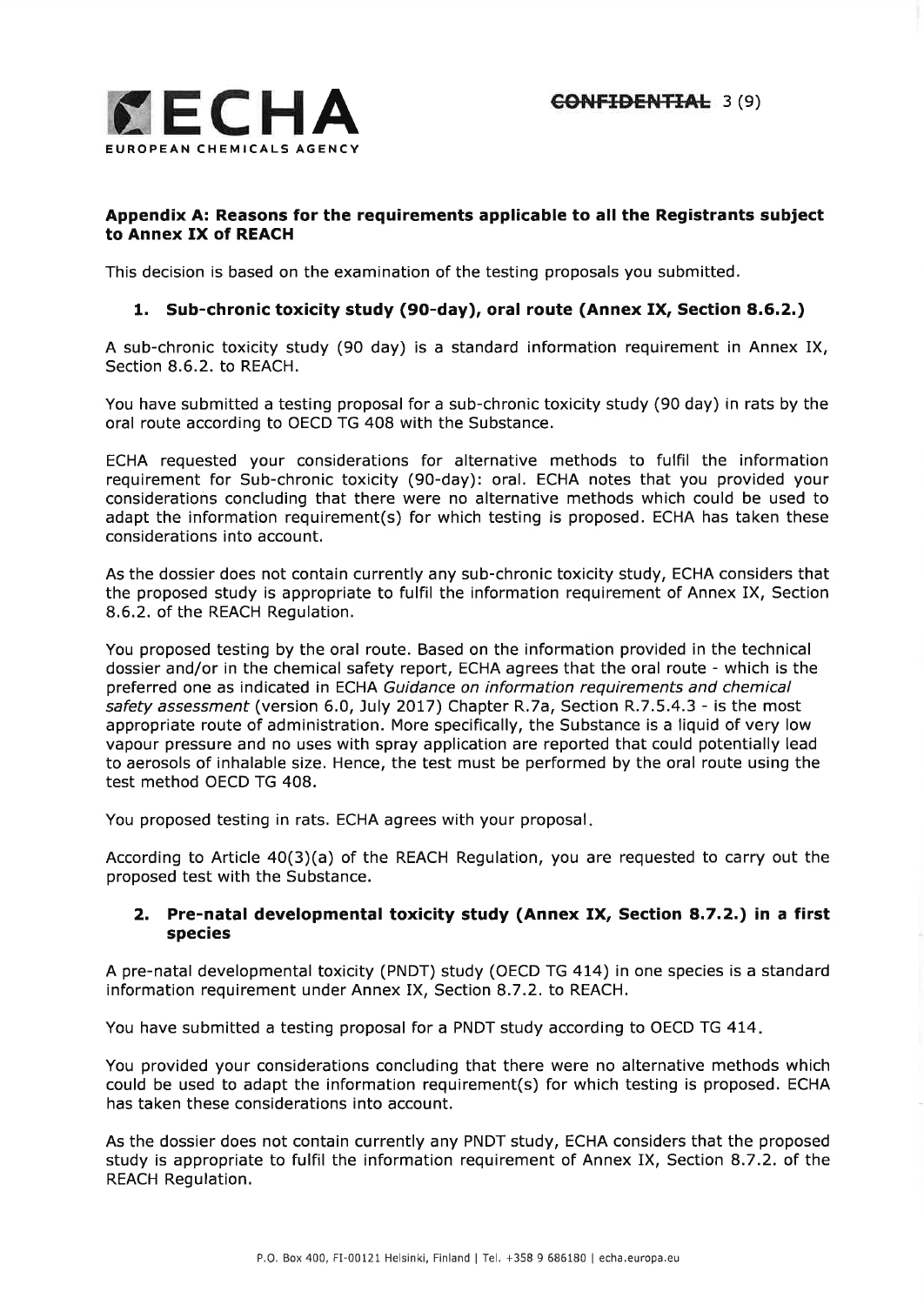

You proposed testing with the rat as a first species. ECHA agrees with your proposal. The rat or rabbit is the preferred species under the OECD TG 4142.

You did not specify the route for testing. The Substance is a liquid with very low vapour pressure and no uses with spray application are reported that could potentially lead to aerosols of inhalable size. The oral route is the most appropriate route of administration to investigate reproductive toxicity<sup>3</sup>.

Under Article 40(3)(a) of the REACH Regulation, you are requested to carry out the proposed test with the Substance.

<sup>&</sup>lt;sup>2</sup> For the selection of the appropriate species you are advised to consult ECHA Guidance R.7a, Section R.7.6.2.3.2. <sup>3</sup> ECHA Guidance R.7a, Section R.7.6.2.3.2.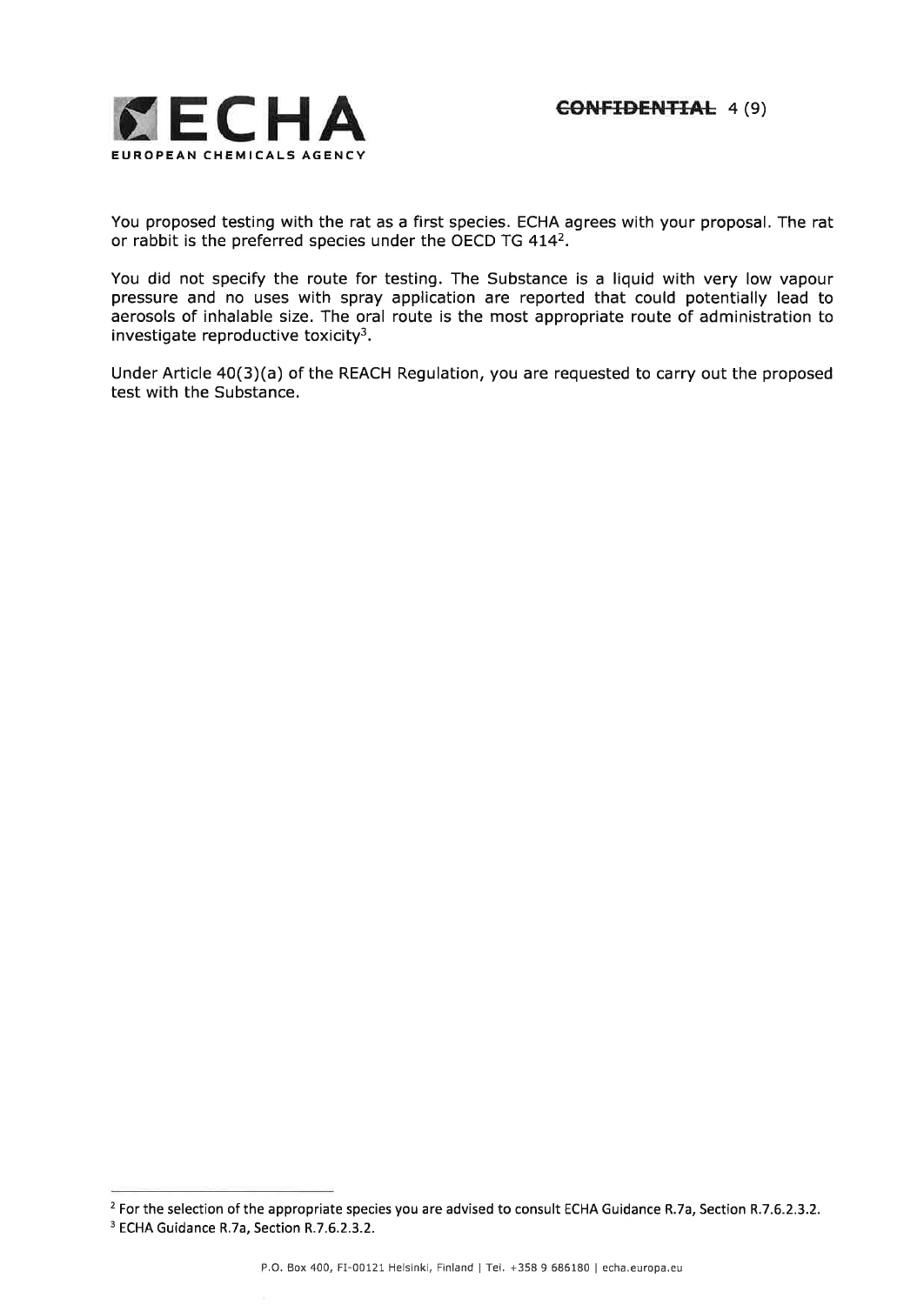

### Appendix B: Procedural history

ECHA started the testing proposal evaluation in accordance with Article 40(1) on 31 October 2018.

ECHA held a third party consultation for the testing proposals from 24 January 2019 until 11 March 2019. ECHA did not receive information from third parties.

For the purpose of the decision-making, this decision does not take into account any updates of registration dossiers after the date on which you were notified the draft decision according to Article 50(1) of the REACH,

ECHA notified you of the draft decision and invited you to provide comments within 30 days of the notification.

ECHA did not receive any comments within the 30-day notification period

ECHA notified the draft decision to the competent authorities of the Member States for proposals for amendment.

As no amendments were proposed, ECHA adopted the decision under Article 51(3) of REACH,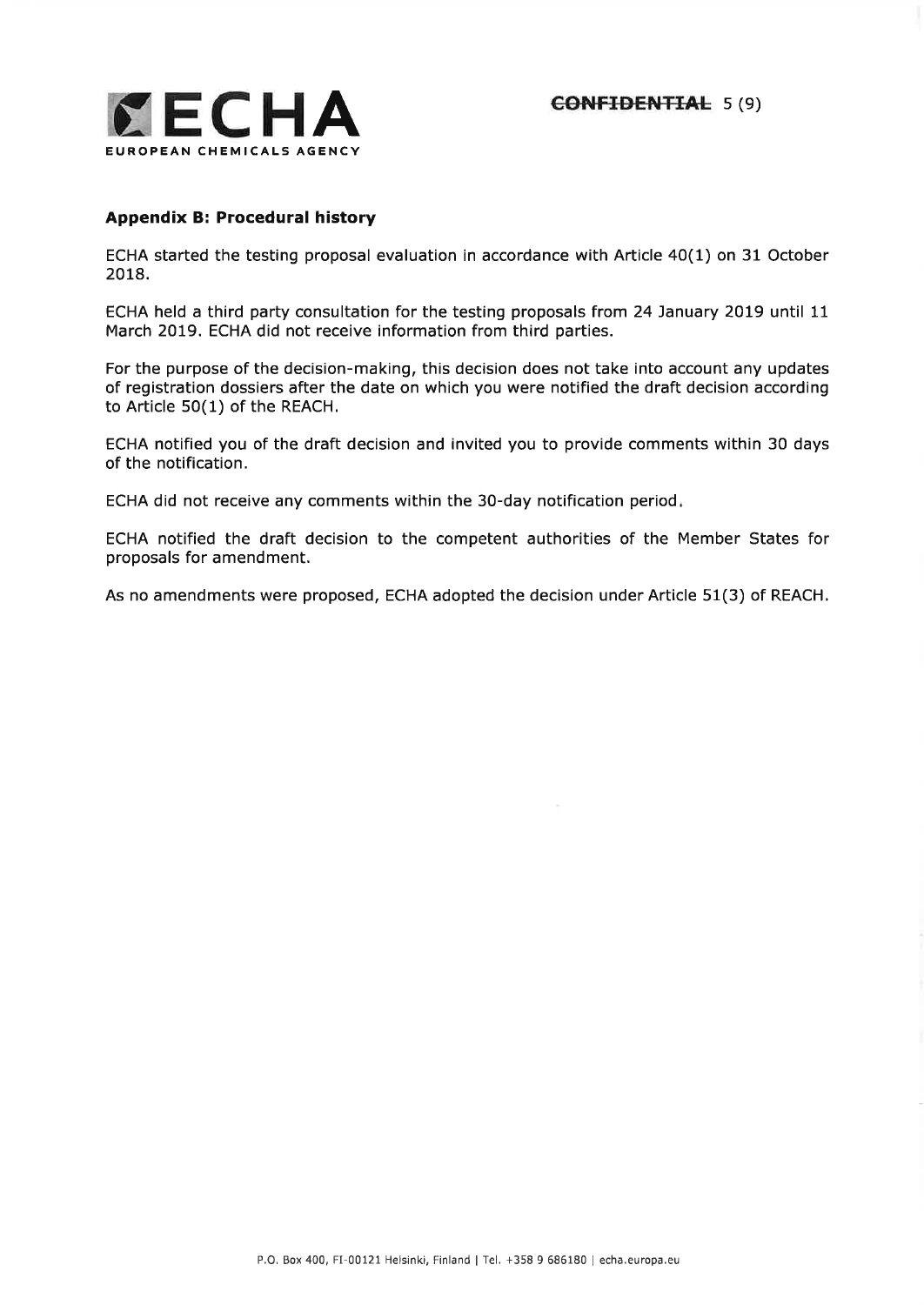

### Appendix C: Observations and technical guidance

- This testing proposal examination decision does not prevent ECHA from initiating compliance checks at a later stage on the registrations present.  $1.$
- Failure to comply with the requests in this decision, or to otherwise fulfil the information requirements with a valid and documented adaptation, will result in a notification to the enforcement authorities of your Member State(s). 2.
- Test guidelines, GLP requirements and reporting  $3.$

According to Article 13(3) of REACH, all new data generated as a result of this decision needs to be conducted according to the test methods laid down in a European Commission Regulation or according to international test methods recognised by the Commission or ECHA as being appropriate.

According to Article 13(4) of REACH ecotoxicological and toxicological tests and analyses shall be carried out according to the GLP principles (Directive 2OO4/LO/EC) or other international standards recognised by the Commission or ECHA.

According to Article 10 (a) (vi) and (vii) of REACH, all new data generated as a result of this decision must be reported as study summaries, or as robust study summaries, if required under Annex I of REACH. See ECHA Practical Guide:'How to report robust study summaries'4.

Test material 4

Selection of the test material(s) for UVCB substances

The registrants of the Substance are responsible for agreeing on the composition of the test material to be selected for carrying out the tests required by the present decision. The test material selected must be relevant for all the registrants of the Substance, i.e. it takes into account the variation in compositions reported by all members of the joint submission. The composition of the test material(s) must fall within the boundary composition(s) of the Substance.

While selecting the test material you must take into account the impact of each constituent/impurity on the test results for the endpoint to be assessed. For example, if a constituent/impurity of the Substance is known to have an impact on (eco)toxicity, the selected test material must contain that constituent/impurity. Any constituents that have harmonised classification and labelling according to the CLP Regulation (Regulation (EC) No 1272/2OOB) must be identified and quantified using the appropriate analytical methods.

The OECD Series on Principles of Good Laboratory Practice and Compliance Monitoring, Number 11 [ENV/MC/CHEM(98)16] requires a careful identification of the test material and description of its characteristics. In addition, the Test Methods Regulation (EU) 440/2008, as amended by Regulation (EU) 2016/266, requires that "if the test method is used for the testing of a  $[...]$  UVCB  $[...]$  sufficient information on its composition should be made available, as far as possible, e.g. by the chemical identity of its constituents, their quantitative occurrence, and relevant properties of the constituents".

<sup>4</sup>https : //echa.europa.eu/practical-guides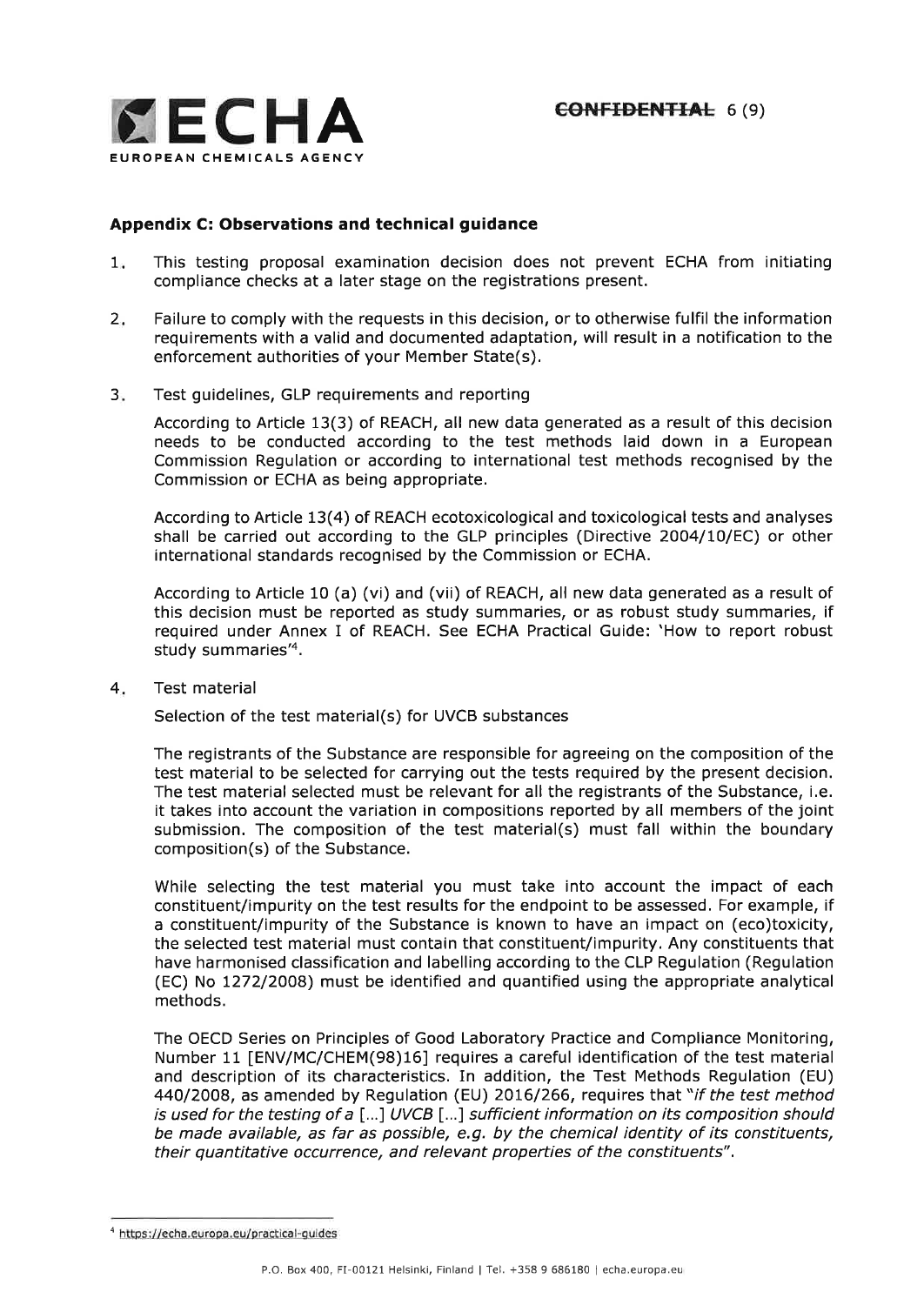

In order to meet this requirement, all the constituents of the test material used for each test must be identified as far as possible. For each constituent the concentration value in the test material must be reported in the Test material section of the endpoint study record.

Technical Reporting of the test material for UVCB substances

The composition of the selected test material must be reported in the respective endpoint study record, under the Test material section. The composition must include all constituents of the test material and their concentration values. Without such detailed reporting, ECHA may not be able to confirm that the test material is relevant for the Substance and to all the registrants of the Substance.

Considering the specific characteristics of the Substance, constituents differing in terms of number of di(trimethylol)propane units, number of acrylate units and degree of esterification must be reported separately. You must also report their concentration values. The approach applied currently in the boundary composition is sufficiently detailed in this regard and should be used as a guide.

Technical instructions are available in the manual "How to prepare registration and PPORD dossiers" on the ECHA website<sup>5</sup>.

List of references of the ECHA Guidance documents<sup>6</sup> 5

#### QSARs, read-across and grouping

Guidance on information requirements and chemical safety assessment, Chapter R.6 (version 1.0, May 2008), referred to as ECHA Guidance R.6 in this decision.

ECHA Read-across assessment framework (RAAF, March 2077)7

#### Physical-chemical properties

Guidance on information requirements and chemical safety assessment, Chapter R.7a (version 6,0, July 2077), referred to as ECHA Guidance R.7a in this decision.

#### Toxicologv

Guidance on information requirements and chemical safety assessment, Chapter R.7a (version 6.0, July 2OI7), referred to as ECHA Guidance R.7a in this decision.

Guidance on information requirements and chemical safety assessment, Chapter R.7c (version 3.0, June 2017), referred to as ECHA Guidance R.7c in this decision.

#### Environmental toxicology and fate

Guidance on information requirements and chemical safety assessment, Chapter R.7a (version 6.0, July 2017), referred to as ECHA Guidance R.7a in this decision.

Guidance on information requirements and chemical safety assessment, Chapter R.7b (version 4.0, June 2017), referred to as ECHA Guidance R.7b in this decision.

Guidance on information requirements and chemical safety assessment, Chapter R.7c (version 3.0, June 2Ol7), referred to as ECHA Guidance R,7c in this decision.

s httos ://echa.europa.eu/manuals

<sup>6</sup>https://echa.eurooa.eu/guidance-documents/ouidance-on-information-reouirements-and-chemical-safetv-assessment

<sup>7</sup>httos://echa.europa.eu/support/reoistration/how-to-avoid-unnecessarv-testing-on-animals/grouping-of-substances-and-read-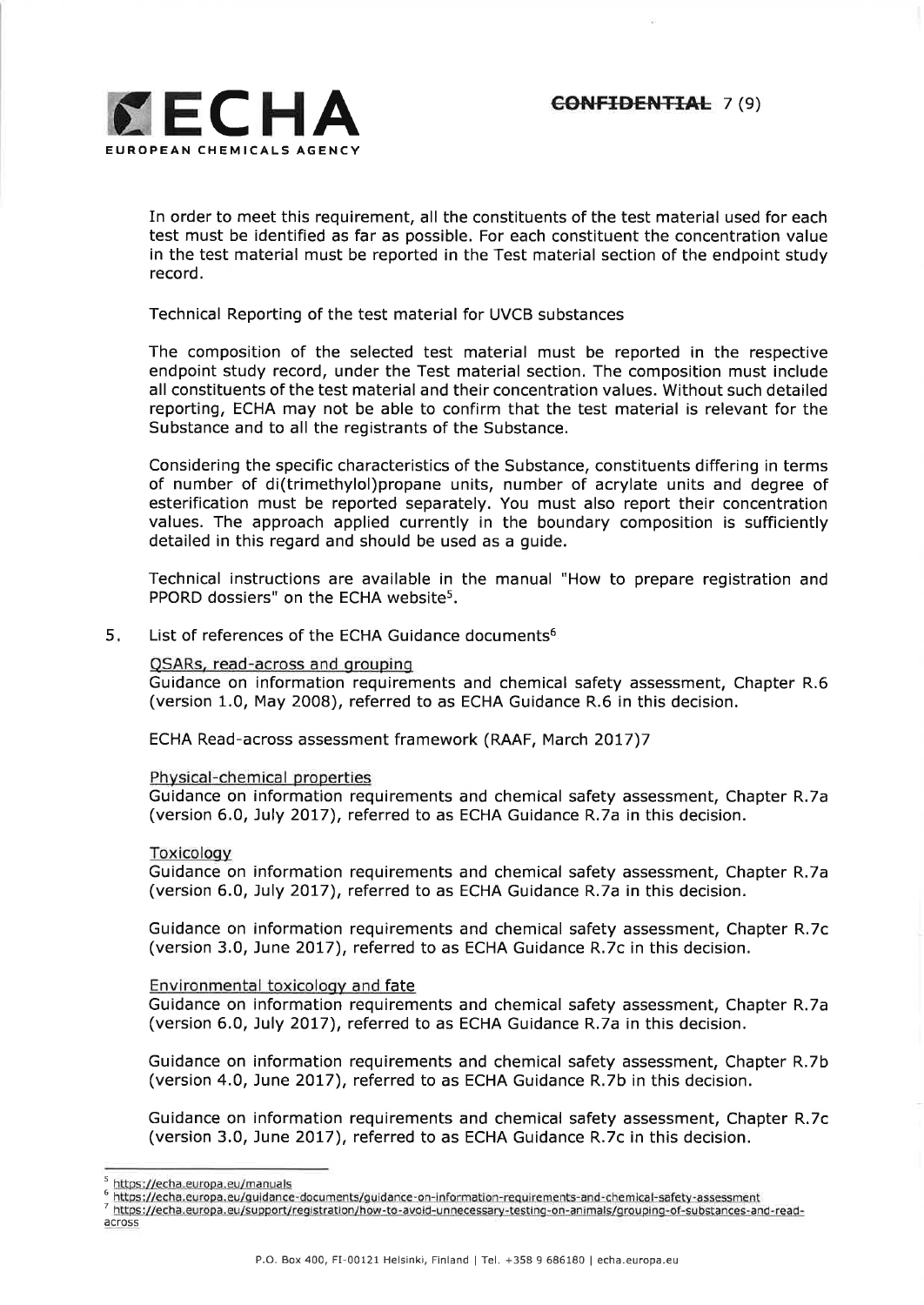

#### PBT assessment

Guidance on information requirements and chemical safety assessment, Chapter R.11 (version 3,0, June 2017), referred to as ECHA Guidance R,11 in this decision.

Guidance on information requirements and chemical safety assessment, Chapter R.16 (version 3.0, February 2016), referred to as ECHA Guidance R,16 in this decision.